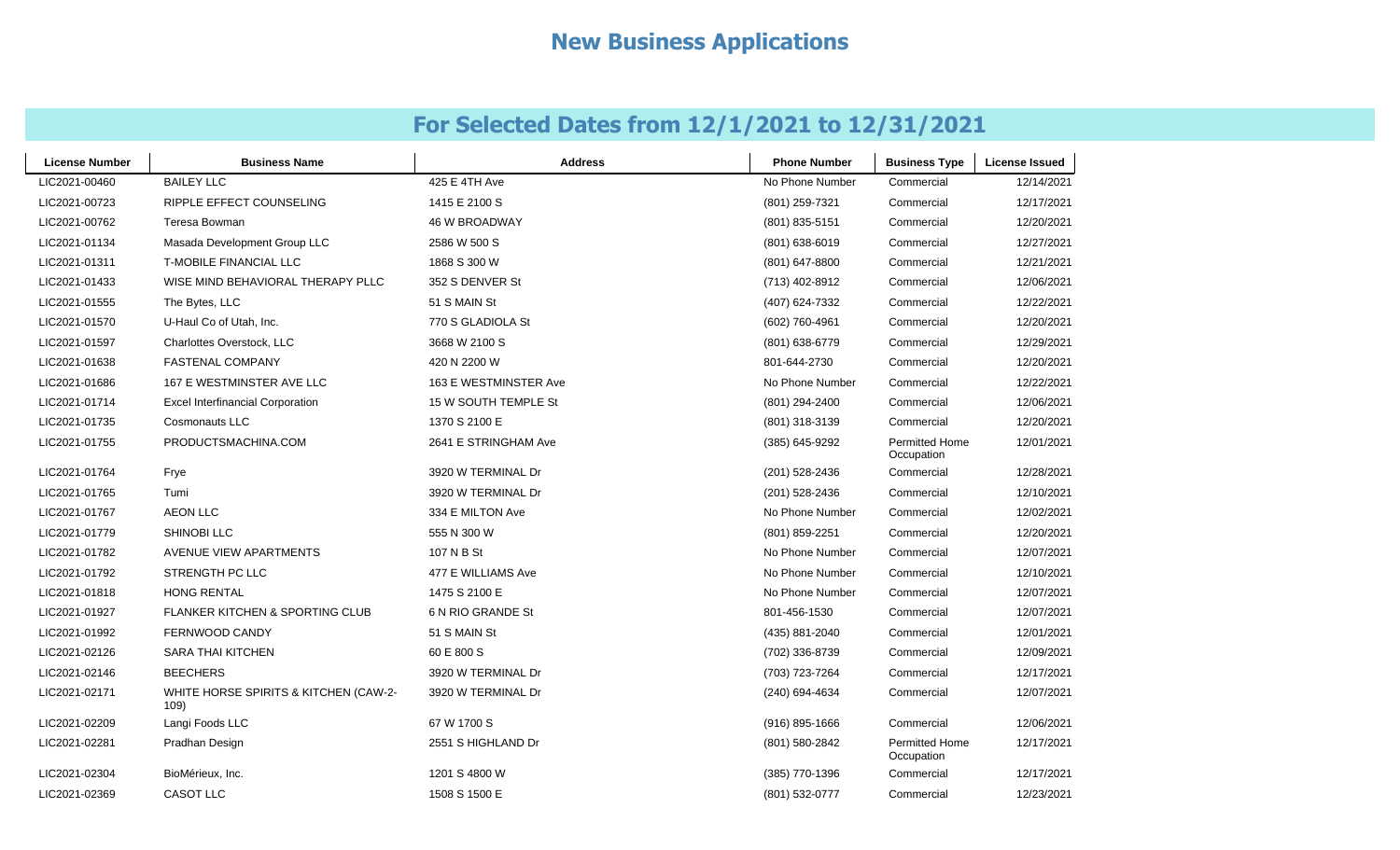| <b>License Number</b> | <b>Business Name</b>                                    | <b>Address</b>          | <b>Phone Number</b> | <b>Business Type</b>                | <b>License Issued</b> |
|-----------------------|---------------------------------------------------------|-------------------------|---------------------|-------------------------------------|-----------------------|
| LIC2021-02373         | Sugarhouse Laundry                                      | 1962 S 1100 E           | (801) 413-9371      | Commercial                          | 12/01/2021            |
| LIC2021-02399         | <b>PRIME CORN</b>                                       | 751 W 800 S             | (801) 608-1924      | Commercial                          | 12/02/2021            |
| LIC2021-02420         | <b>FLEURT SKIN BAR</b>                                  | 868 S MCCLELLAND St     | 801-793-6325        | Commercial                          | 12/07/2021            |
| LIC2021-02426         | <b>BLUE LEMON</b>                                       | 3920 W TERMINAL Dr      | (703) 723-7264      | Commercial                          | 12/20/2021            |
| LIC2021-02427         | Urban Sailor Coffee                                     | 1327 E 2100 S           | (801) 860-8423      | Commercial                          | 12/09/2021            |
| LIC2021-02429         | SLC Happy Day Doggie Excursions                         | 1341 S 500 E            | (808) 253-9471      | <b>Permitted Home</b><br>Occupation | 12/06/2021            |
| LIC2021-02439         | THROUGH THE CORDS, LLC                                  | 575 N J St              | (385) 831-7500      | <b>Permitted Home</b><br>Occupation | 12/06/2021            |
| LIC2021-02441         | Ready Alliance Protection Group, LLC                    | 1175 S MERIDIAN PARK Rd | (260) 271-9394      | Commercial                          | 12/28/2021            |
| LIC2021-02450         | Keller Warehouse & Co-Packing, LLC                      | 5252 W 150 S            | (419) 785-3236      | Commercial                          | 12/14/2021            |
| LIC2021-02466         | <b>Arch Rock Dental</b>                                 | 850 E 300 S             | (385) 707-2724      | Commercial                          | 12/06/2021            |
| LIC2021-02471         | LASERLUX                                                | 2150 S 1300 E           | (801) 381-2533      | Commercial                          | 12/09/2021            |
| LIC2021-02472         | The New Elite Wireless North Temple, Inc.               | 140 N 900 W             | (385) 221-8929      | Commercial                          | 12/09/2021            |
| LIC2021-02485         | GREEN RIVER RADIOLOGY, PC BDA RAYUS<br><b>RADIOLOGY</b> | 1178 E BRICKYARD Rd     | (952) 738-4671      | Commercial                          | 12/27/2021            |
| LIC2021-02500         | <b>ELMAC METAL LLC</b>                                  | 1950 S 900 W            | 801-520-0654        | Commercial                          | 12/10/2021            |
| LIC2021-02509         | The Unfolding Human                                     | 357 S 200 E             | (801) 608-2273      | Commercial                          | 12/20/2021            |
| LIC2021-02524         | Homeworks Property Lab LLC                              | 66 E EXCHANGE PL        | (801) 244-7255      | Commercial                          | 12/07/2021            |
| LIC2021-02527         | AB Bookkeeping                                          | 1440 S MCCLELLAND St    | (801) 613-2614      | Permitted Home<br>Occupation        | 12/10/2021            |
| LIC2021-02530         | THE CRACK SHACK                                         | 912 E 900 S             | (801) 642-3800      | Commercial                          | 12/10/2021            |
| LIC2021-02532         | <b>GCC &amp; TILE LLC</b>                               | 3640 W 2100 S           | (385) 441-1518      | Commercial                          | 12/07/2021            |
| LIC2021-02540         | Blooms and Baskets, LLC                                 | 3640 W 2100 S           | (801) 981-9881      | Commercial                          | 12/07/2021            |
| LIC2021-02546         | <b>TOLEDO PROPERTY</b>                                  | 620 N H St              | No Phone Number     | Commercial                          | 12/01/2021            |
| LIC2021-02549         | Karla Meik                                              | 2817 S 1000 E           | (801) 631-6132      | Permitted Home<br>Occupation        | 12/07/2021            |
| LIC2021-02559         | <b>CADROCK</b>                                          | 230 W NORTH TEMPLE St   | 801-473-1368        | Permitted Home<br>Occupation        | 12/07/2021            |
| LIC2021-02565         | <b>BIG MOUNTAIN SUCCESSION PARTNERS</b>                 | 2138 E BROWNING Ave     | (317) 331-4051      | Permitted Home<br>Occupation        | 12/01/2021            |
| LIC2021-02572         | <b>FLINDT RENTAL</b>                                    | 455 E VICTORIA PL       | No Phone Number     | Commercial                          | 12/01/2021            |
| LIC2021-02574         | FED UP KITCHEN SUGARHOUSE                               | 2120 S 1300 E           | 801-513-0619        | Commercial                          | 12/23/2021            |
| LIC2021-02575         | <b>Artistic Honors</b>                                  | 722 E NORTHCREST Dr     | (801) 518-1773      | Permitted Home<br>Occupation        | 12/06/2021            |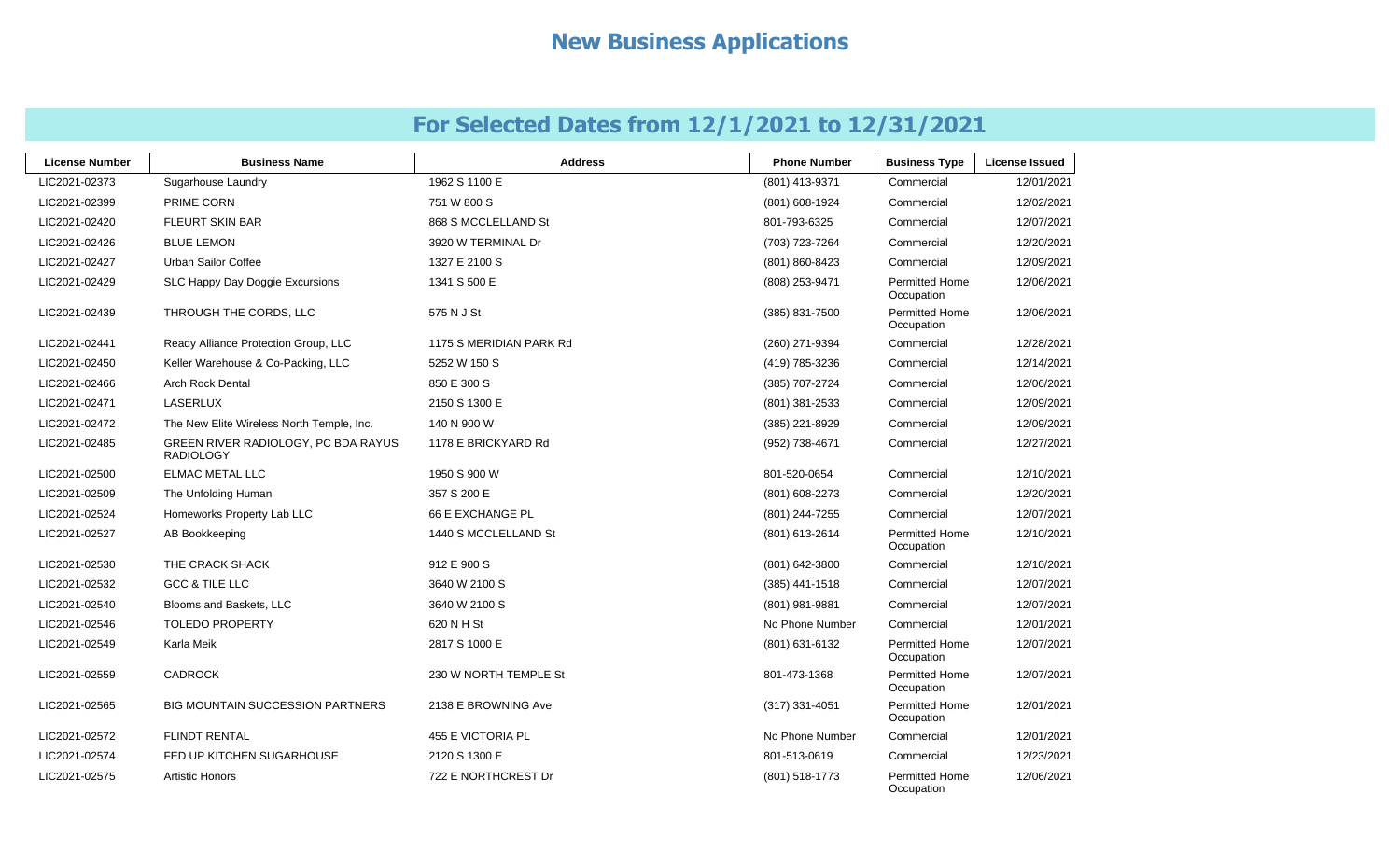| <b>License Number</b> | <b>Business Name</b>                                   | <b>Address</b>           | <b>Phone Number</b> | <b>Business Type</b>                | <b>License Issued</b> |
|-----------------------|--------------------------------------------------------|--------------------------|---------------------|-------------------------------------|-----------------------|
| LIC2021-02586         | Nicole DeVaney, LLC                                    | 1060 S 1000 E            | (801) 915-4103      | <b>Permitted Home</b><br>Occupation | 12/01/2021            |
| LIC2021-02587         | Paradox Mobile Notary                                  | 90 E 600 S               | (801) 513-0500      | Permitted Home<br>Occupation        | 12/02/2021            |
| LIC2021-02591         | Amazon.com Services, Inc.                              | 6338 W 700 N             | (206) 922-5450      | Commercial                          | 12/29/2021            |
| LIC2021-02597         | THIS IS THE PLACE TATTOO                               | 244 S 500 W              | 385-379-3098        | Commercial                          | 12/15/2021            |
| LIC2021-02598         | <b>LEHNARDT PROPERTIES</b>                             | 745 S 600 E              | No Phone Number     | Commercial                          | 12/11/2021            |
| LIC2021-02599         | <b>BARRETT RENTAL</b>                                  | 275 W 800 S              | No Phone Number     | Commercial                          | 12/01/2021            |
| LIC2021-02600         | <b>PAPAZIAN RENTAL</b>                                 | 1560 S 1300 E            | No Phone Number     | Commercial                          | 12/02/2021            |
| LIC2021-02604         | <b>Inbound Media</b>                                   | 299 S MAIN St            | (951) 454-1599      | Commercial                          | 12/06/2021            |
| LIC2021-02614         | TC BROWS STUDIO LLC                                    | 64 W ANDREW Ave          | 385-309-7326        | Permitted Home<br>Occupation        | 12/07/2021            |
| LIC2021-02616         | <b>TACGAS</b>                                          | 2586 W 500 S             | (801) 638-6019      | Commercial                          | 12/14/2021            |
| LIC2021-02618         | DELIBERATE DYNAMICS TACTICAL                           | 2586 W 500 S             | $(801)$ 638-6019    | Commercial                          | 12/13/2021            |
| LIC2021-02619         | NEIVA'S ENTERPRISES, LLC DBA NEIVA'S<br><b>FITNESS</b> | 57 S 900 W               | (385) 371-8095      | Commercial                          | 12/22/2021            |
| LIC2021-02621         | Huge Brands                                            | 4910 W AMELIA EARHART Dr | (801) 355-0331      | Commercial                          | 12/22/2021            |
| LIC2021-02623         | PUCHAR PROPERTY                                        | 1446 W 500 S             | No Phone Number     | Commercial                          | 12/06/2021            |
| LIC2021-02624         | <b>EC TRANSPORTATION LLC</b>                           | 1648 PAGES PL            | 970-310-7892        | Commercial                          | 12/03/2021            |
| LIC2021-02625         | <b>BRETT HUGHES</b>                                    | 633 W 100 S              | 801-859-4260        | Commercial                          | 12/03/2021            |
| LIC2021-02628         | DELIBERATE DYNAMICS                                    | 2586 W 500 S             | (801) 638-6019      | Commercial                          | 12/09/2021            |
| LIC2021-02635         | EPIC RLJ INVESTMENT LLC                                | 1804 E DOWNINGTON Ave    | No Phone Number     | Commercial                          | 12/07/2021            |
| LIC2021-02640         | ATOVA, LLC                                             | 10 W BROADWAY            | (385) 282-5275      | Commercial                          | 12/22/2021            |
| LIC2021-02641         | 550 W 300 N LLC                                        | 550 W 300 N              | No Phone Number     | Commercial                          | 12/16/2021            |
| LIC2021-02643         | SMITH PROPERTY                                         | 354 E HUBBARD Ave        | No Phone Number     | Commercial                          | 12/09/2021            |
| LIC2021-02649         | SALT LAKE RENTAL PROPERTIES LLC                        | 1140 W EMERY Cir         | No Phone Number     | Commercial                          | 12/06/2021            |
| LIC2021-02652         | SALT LAKE RENTAL PROPERTIES LLC                        | 1548 S CONCORD St        | No Phone Number     | Commercial                          | 12/06/2021            |
| LIC2021-02661         | <b>VIERA PRODUCTIONS</b>                               | 757 E WILSON Ave         | (925) 339-7573      | <b>Permitted Home</b><br>Occupation | 12/17/2021            |
| LIC2021-02662         | Wall Consultant Group (WCG)                            | 2139 S 1260 W            | (801) 520-7211      | Commercial                          | 12/17/2021            |
| LIC2021-02665         | Gauge Automotive Inc.                                  | 325 E 900 S              | (408) 334-0014      | Commercial                          | 12/14/2021            |
| LIC2021-02666         | PLATINUM DENTAL                                        | 1963 S 1200 E            | (801) 691-1705      | Commercial                          | 12/22/2021            |
| LIC2021-02684         | <b>VOUPRE</b>                                          | 602 E 500 S              | (801) 884-2139      | Commercial                          | 12/28/2021            |
| LIC2021-02688         | Southpaw Home Inspection                               | 1140 N TAFFETA Dr        | (801) 680-6495      | <b>Permitted Home</b><br>Occupation | 12/08/2021            |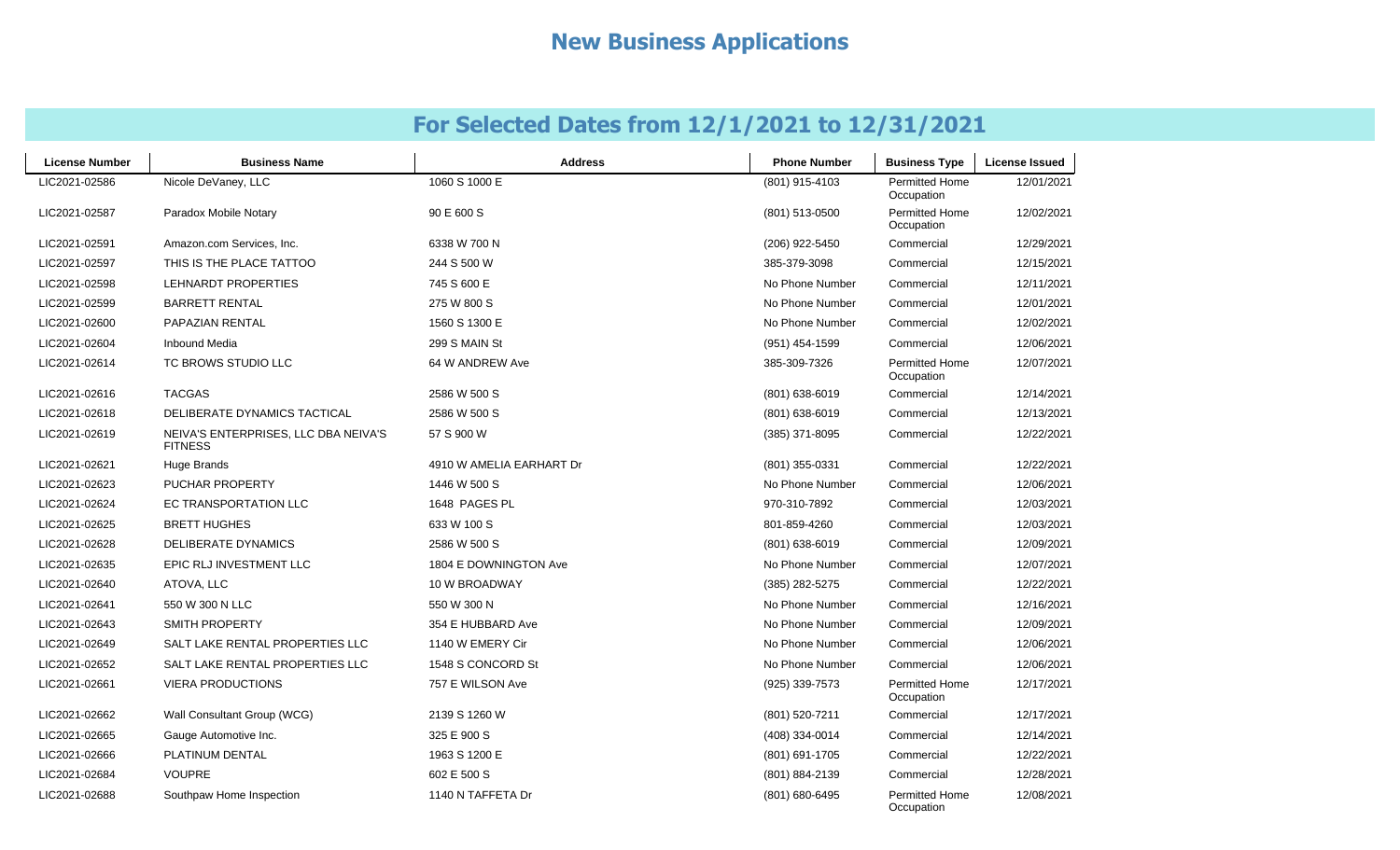| <b>License Number</b> | <b>Business Name</b>                  | <b>Address</b>            | <b>Phone Number</b> | <b>Business Type</b>                | <b>License Issued</b> |
|-----------------------|---------------------------------------|---------------------------|---------------------|-------------------------------------|-----------------------|
| LIC2021-02691         | Mitchell Wulfman, LLC                 | 161 S 1100 E              | (802) 989-6809      | <b>Permitted Home</b><br>Occupation | 12/10/2021            |
| LIC2021-02693         | UTAH PROPERTY GEMS                    | 1112 E 2700 S             | (435) 513-0474      | <b>Permitted Home</b><br>Occupation | 12/20/2021            |
| LIC2021-02695         | BONANZA TRANSPORTATION LLC            | 13742 N JORDANELLE PK     | (786) 352-0469      | Commercial                          | 12/07/2021            |
| LIC2021-02696         | <b>KANE PROPERTY</b>                  | 1737 S 300 E              | No Phone Number     | Commercial                          | 12/07/2021            |
| LIC2021-02698         | <b>MILK LLC</b>                       | 49 E 900 S                | (801) 935-4424      | Commercial                          | 12/22/2021            |
| LIC2021-02703         | Ethos Investment Management LP        | 10 W 300 S                | (917) 270-4516      | Commercial                          | 12/13/2021            |
| LIC2021-02706         | Lido Advisors, LLC                    | 136 E SOUTH TEMPLE St     | (310) 278-8232      | Commercial                          | 12/17/2021            |
| LIC2021-02707         | <b>LUPITA TACOS</b>                   | 877 W 400 S               | 801-918-8526        | Commercial                          | 12/14/2021            |
| LIC2021-02713         | <b>BLUEMOUNTAIN INC</b>               | 332 E HUBBARD Ave         | No Phone Number     | Commercial                          | 12/22/2021            |
| LIC2021-02719         | WC DOORS, LLC                         | 1950 N 2200 W             | (801) 383-3252      | Commercial                          | 12/13/2021            |
| LIC2021-02721         | WC GRANITE, LLC.                      | 1950 N 2200 W             | (801) 383-3252      | Commercial                          | 12/16/2021            |
| LIC2021-02722         | J THOMAS HOMES, LLC.                  | 1950 N 2200 W             | (801) 383-3252      | Commercial                          | 12/16/2021            |
| LIC2021-02724         | BUILDERS KITCHEN AND FLOORING, LLC.   | 1950 N 2200 W             | (801) 383-3252      | Commercial                          | 12/16/2021            |
| LIC2021-02726         | <b>ROW 17</b>                         | 32 W 1700 S               | No Phone Number     | Commercial                          | 12/20/2021            |
| LIC2021-02727         | <b>ROW 17</b>                         | 24 W 1700 S               | No Phone Number     | Commercial                          | 12/20/2021            |
| LIC2021-02728         | <b>TABULA RASA</b>                    | 602 E 500 S               | (801) 575-5043      | Commercial                          | 12/14/2021            |
| LIC2021-02729         | <b>Cabin Fever</b>                    | 602 E 500 S               | (801) 363-0828      | Commercial                          | 12/14/2021            |
| LIC2021-02734         | ALLIANCE THEATER - UTAH ARTS ALLIANCE | 602 E 500 S               | (801) 888-9638      | Commercial                          | 12/20/2021            |
| LIC2021-02736         | <b>RUE APARTMENTS LLC</b>             | 726 S 900 E               | No Phone Number     | Commercial                          | 12/15/2021            |
| LIC2021-02739         | All of Nutrition                      | 2319 S FOOTHILL Dr        | (385) 722-4393      | Commercial                          | 12/20/2021            |
| LIC2021-02741         | Cantua LLC                            | 1226 E 1300 S             | (520) 248-0418      | Permitted Home<br>Occupation        | 12/13/2021            |
| LIC2021-02743         | Wine Tastings with Denise             | 1497 E FEDERAL HEIGHTS Dr | (801) 920-1515      | <b>Permitted Home</b><br>Occupation | 12/16/2021            |
| LIC2021-02746         | <b>SAXATECH</b>                       | 5 S 500 W                 | 801-243-8484        | <b>Permitted Home</b><br>Occupation | 12/17/2021            |
| LIC2021-02755         | LIGHT HOUSE FAMILY SERVICES LLC       | 255 N A St                | (801) 520-1443      | <b>Permitted Home</b><br>Occupation | 12/20/2021            |
| LIC2021-02758         | <b>IJW Consulting</b>                 | 32 W 1700 S               | (801) 928-6133      | <b>Permitted Home</b><br>Occupation | 12/20/2021            |
| LIC2021-02765         | RIVIAN, LLC                           | 1830 W REDWOOD DEPOT Ln   | 888-748-4261        | Commercial                          | 12/30/2021            |
| LIC2021-02804         | Amen Delivery LLC                     | 4971 S 4460 WEST          | (801) 831-7350      | Commercial                          | 12/17/2021            |
| LIC2021-02811         | Model X Transportation                | 1229 W LAFAYETTE Dr       | (801) 815-3709      | <b>Permitted Home</b><br>Occupation | 12/20/2021            |